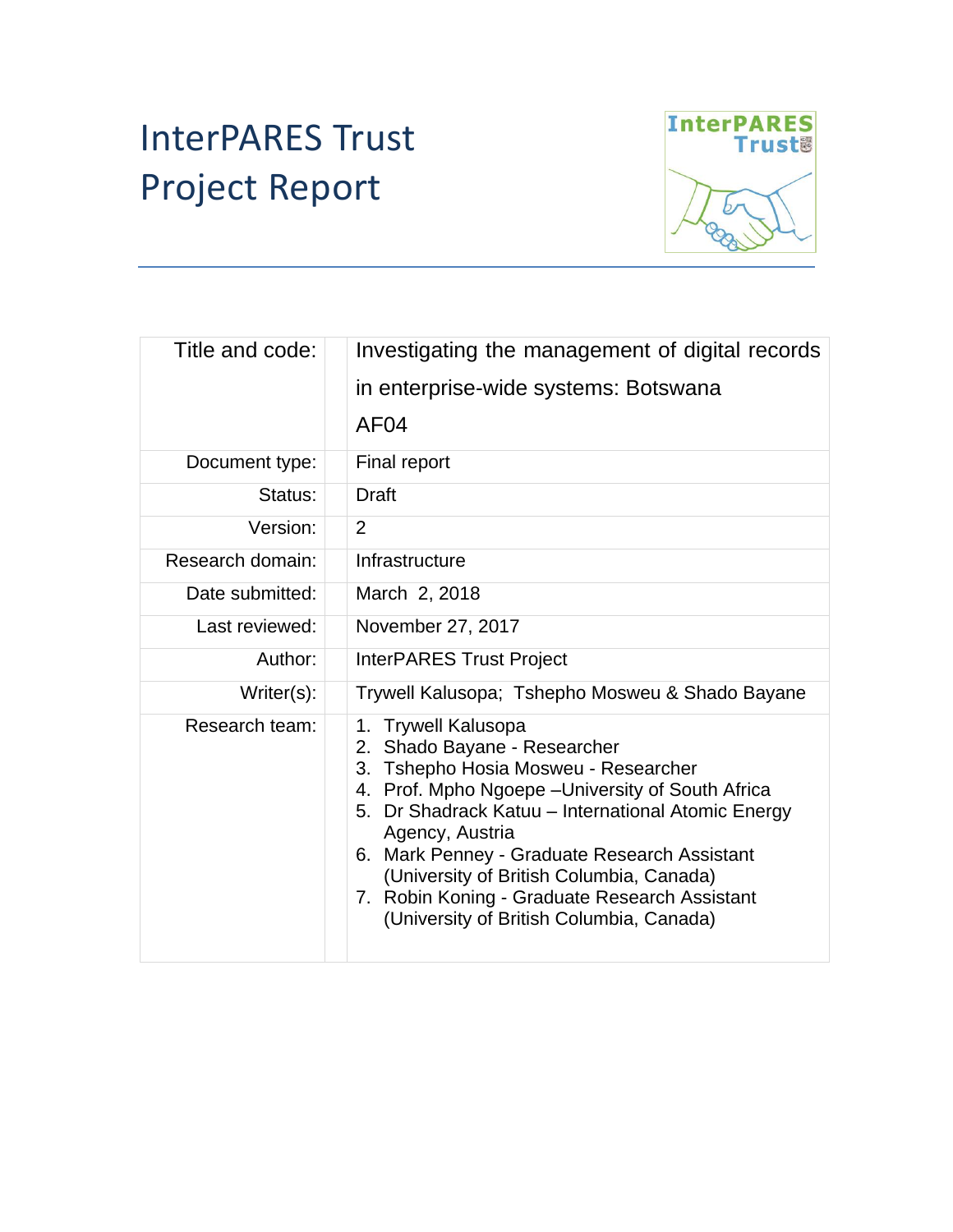#### **Document Control**

| <b>Version history</b> |               |                    |                                                                                                                                                                                                             |  |  |  |
|------------------------|---------------|--------------------|-------------------------------------------------------------------------------------------------------------------------------------------------------------------------------------------------------------|--|--|--|
| Version                | Date          | By                 | <b>Version notes</b>                                                                                                                                                                                        |  |  |  |
|                        | November      | Kalusopa,<br>Т.    | T.   Compiled and summarized the major                                                                                                                                                                      |  |  |  |
|                        | 27, 2017      | Mosweu & S. Bayane | highlights of phases 1, 2 and 3.                                                                                                                                                                            |  |  |  |
| 2                      | March<br>2018 | 2,   T. Kalusopa   | Adjustments to the final report were<br>done in accordance with the input,<br>comments and feedback obtained<br>from the InterPARES International<br>Seminar, 4-7 December 2017-Cape<br>Town, South Africa. |  |  |  |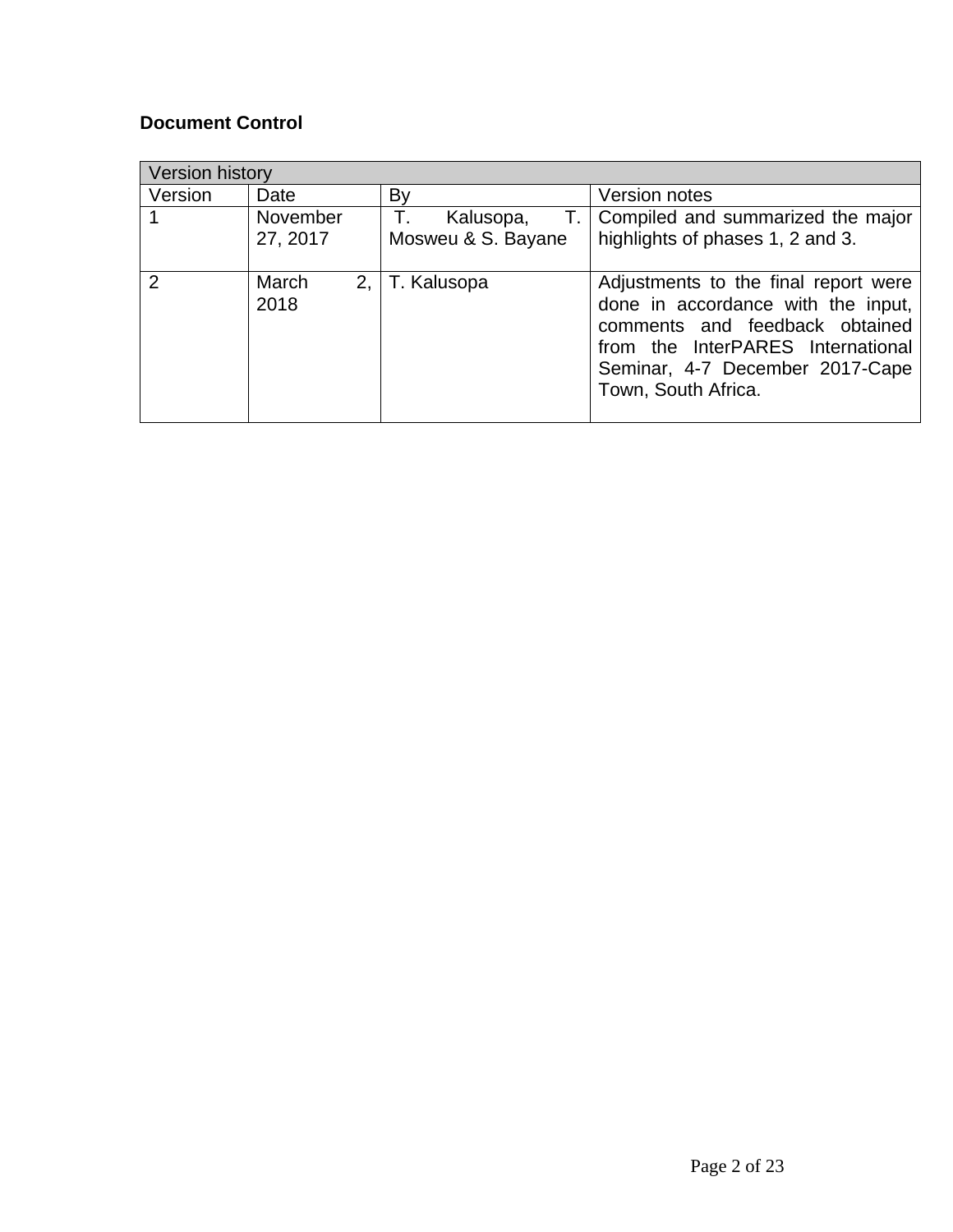### **Table of Contents**

| Appendix I: Annotated bibliography  Error! Bookmark not defined. |  |
|------------------------------------------------------------------|--|
|                                                                  |  |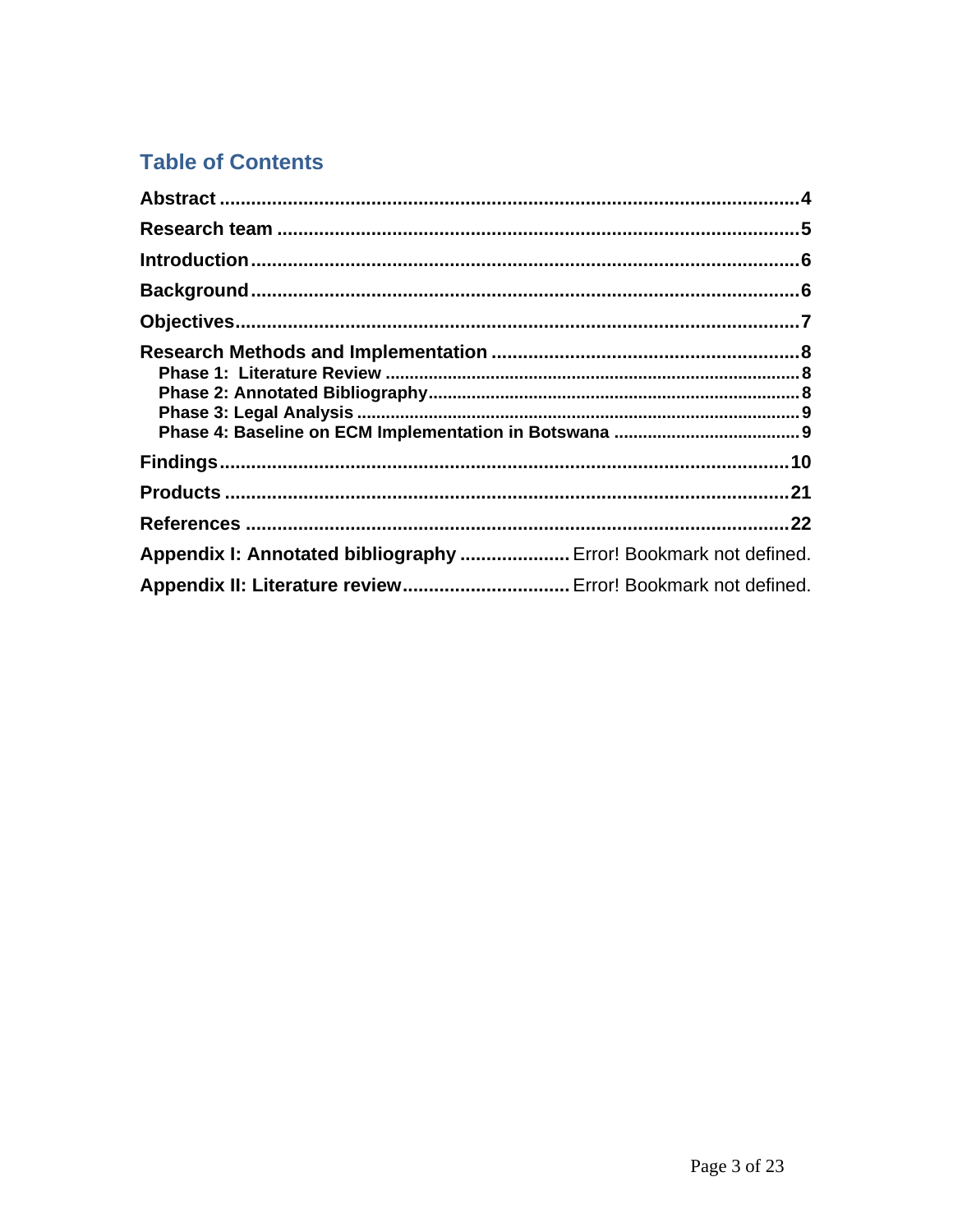### <span id="page-3-0"></span>**Abstract**

This study examines enterprise-wide systems and ECMs in Botswana's public service, and attempts to discern whether these instances are also cloud computing based. It draws on a literature review, legal analysis and survey in order to examine the state of enterprise-wide systems and ECM applications in the Botswana public service; to determine their relationship (if any) to existing archives and records management (ARM) practices; and to contextualize these enterprise-wide systems and ECM applications with acknowledged ARM challenges in Botswana and Africa.

The study identified a large number of enterprise-wide systems in the public service of Botswana and was unable to discern whether any of them were cloudbased. In addition, their connections to ARM practice were not always clear, given Botswana's interest in tying its ICT and e-government initiatives.

The study recommends for the need to exploit Government of Botswana's seeming willingness to take on public sector reform that underscores the need to entrench information and records management systems that would ensure digital records provide evidence and authenticity that support the e-government drive. It is hoped that this report will provide evidence and lay the future foundation for the integration of ARM practice in the Botswana e-government programme and lend lessons to other African countries.

**Keywords**: Cloud-Computing; ICTs, ECMs, Enterprise-wide systems, digital records, public sector, Botswana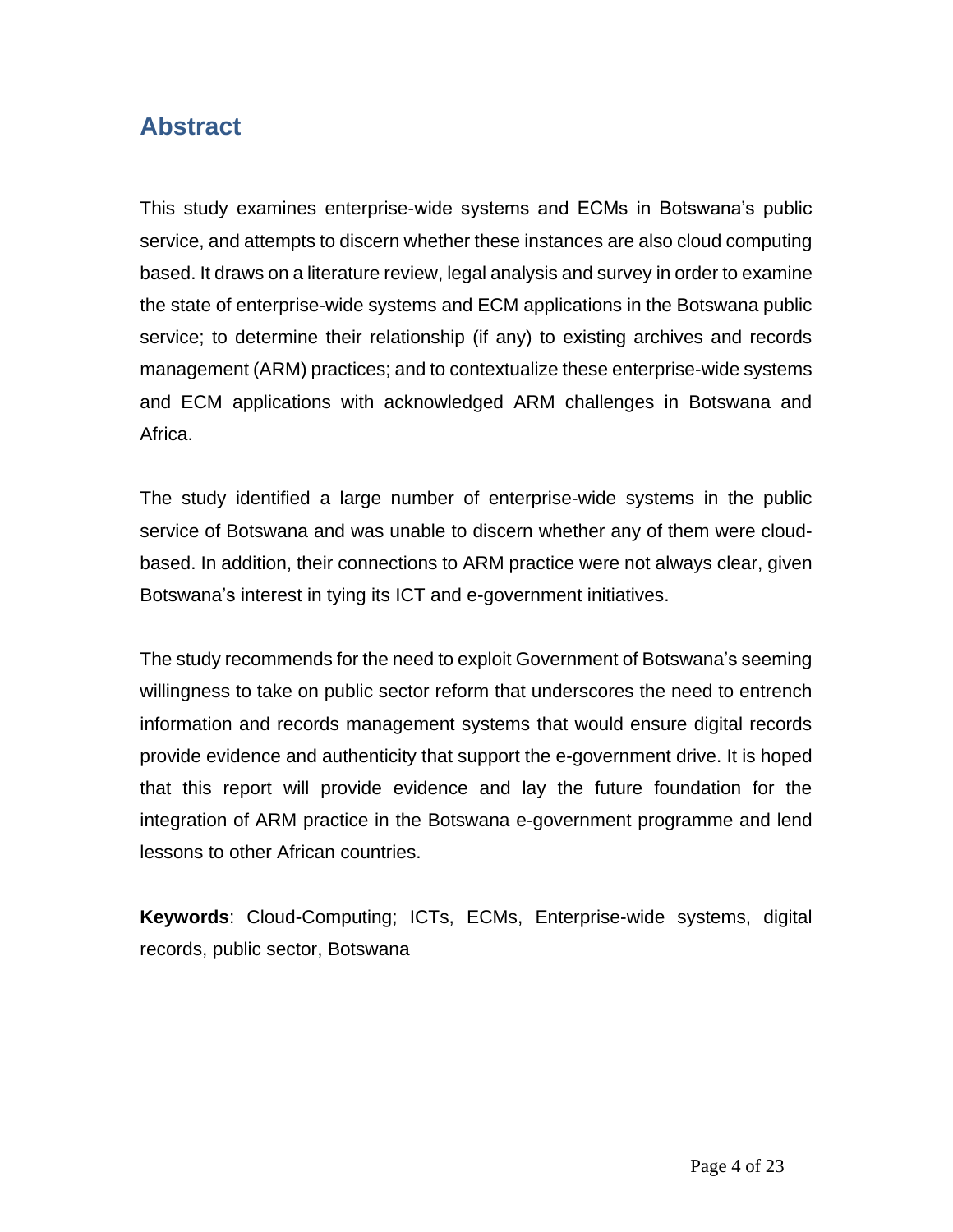## **Investigating the management of digital records in enterprise-wide systems: Botswana**

### <span id="page-4-0"></span>**Research team**

#### **Lead Researcher**

Prof. Trywell Kalusopa – Lead Researcher

#### **Project Researchers**

Shado Bayane - Researcher Tshepho Hosia Mosweu - Researcher Prof. Mpho Ngoepe –University of South Africa

Dr Shadrack Katuu – International Atomic Energy Agency, Austria

#### **Graduate Research Assistants [with dates of participation month-year]**

Mark Penney - Graduate Research Assistant (University of British Columbia, Canada)

Robin Koning - Graduate Research Assistant (University of British Columbia, Canada)

#### **Dates of participation**

| <b>Month</b> | Year |
|--------------|------|
| April        | 2016 |
| May          | 2016 |
| June         | 2016 |
| August       | 2016 |
| September    | 2016 |
| January      | 2017 |
| July         | 2017 |
| November     | 2017 |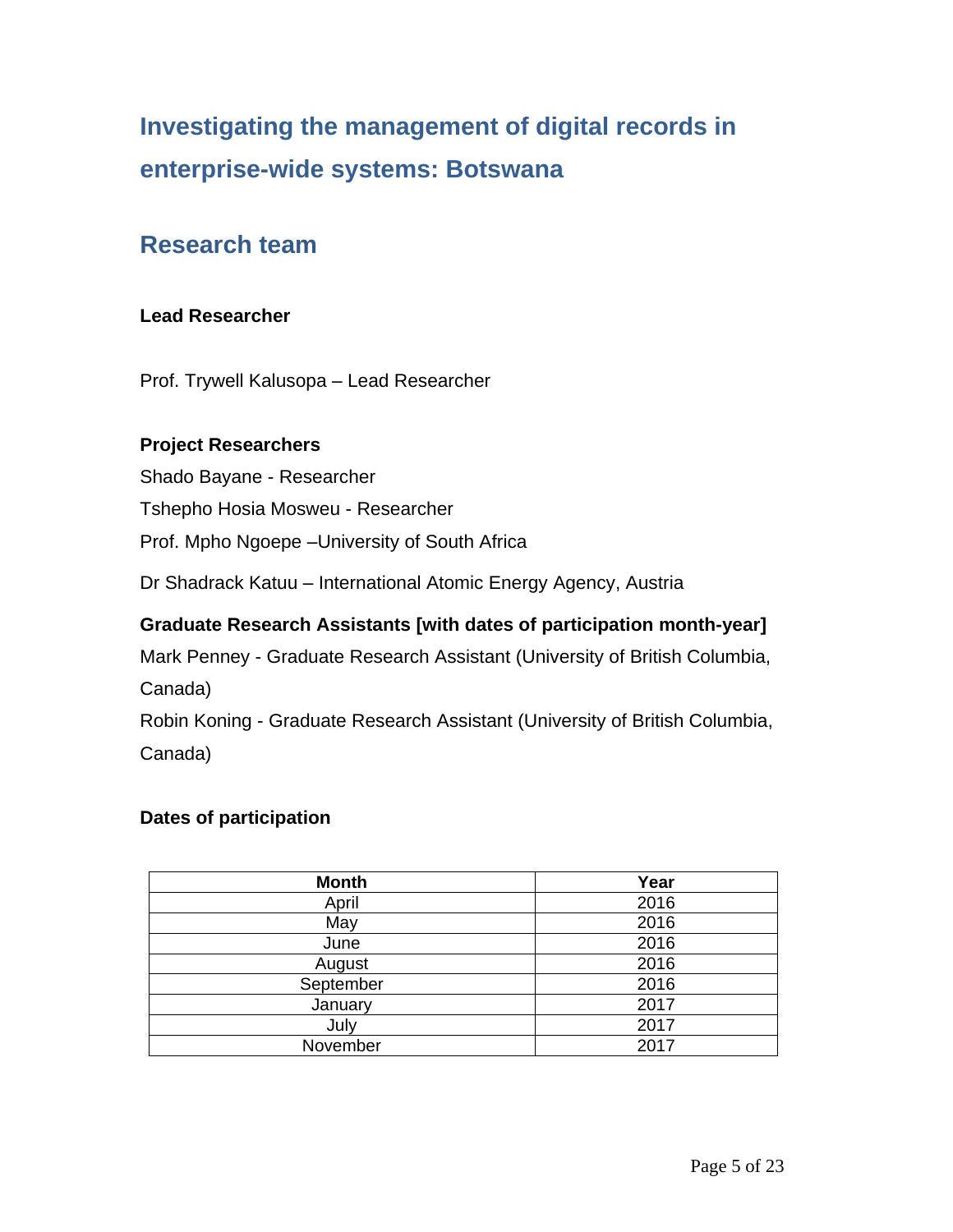### <span id="page-5-0"></span>**Introduction**

This study is part of InterPARES Trust (IP Trust) 4 projects which is a multidisciplinary and multinational research project that explores issues concerning digital records entrusted to the Internet world-wide. The Botswana Team research focus is on Implementation of enterprise-wide systems to manage trustworthy digital records in Botswana's public sector. The report presents in brief related to the legal analysis, literature review and annotated bibliography, baseline survey.

### <span id="page-5-1"></span>**Background**

Botswana is a southern African nation of just over 2 million people. Although small by population, it exerts an outsized influence in comparison to other African nations when the state of its public service is considered (Lewin 2011). For this reason, coupled with its well-regarded archival service, it forms an excellent country in which to study the intersection of digital records management (RM) and public services.

Like many other African nations, Botswana is currently implementing Information Communication Technologies (ICTs) in its public service in pursuit of egovernment, or public services accessible by citizens via ICTs. As part of this transition, Botswana is grappling with a change from manual recordkeeping practices to digital ones, where records might be supported by ICTs or generated within ICTs themselves. ICTs that manage or contain multiple kinds of records are often known as Enterprise Content Management systems, or ECMs. ECMs can be defined as:

"The strategies, methods and tools used to capture, manage, store, preserve and deliver content and documents related to organizational processes. ECM tools and strategies allow the management of an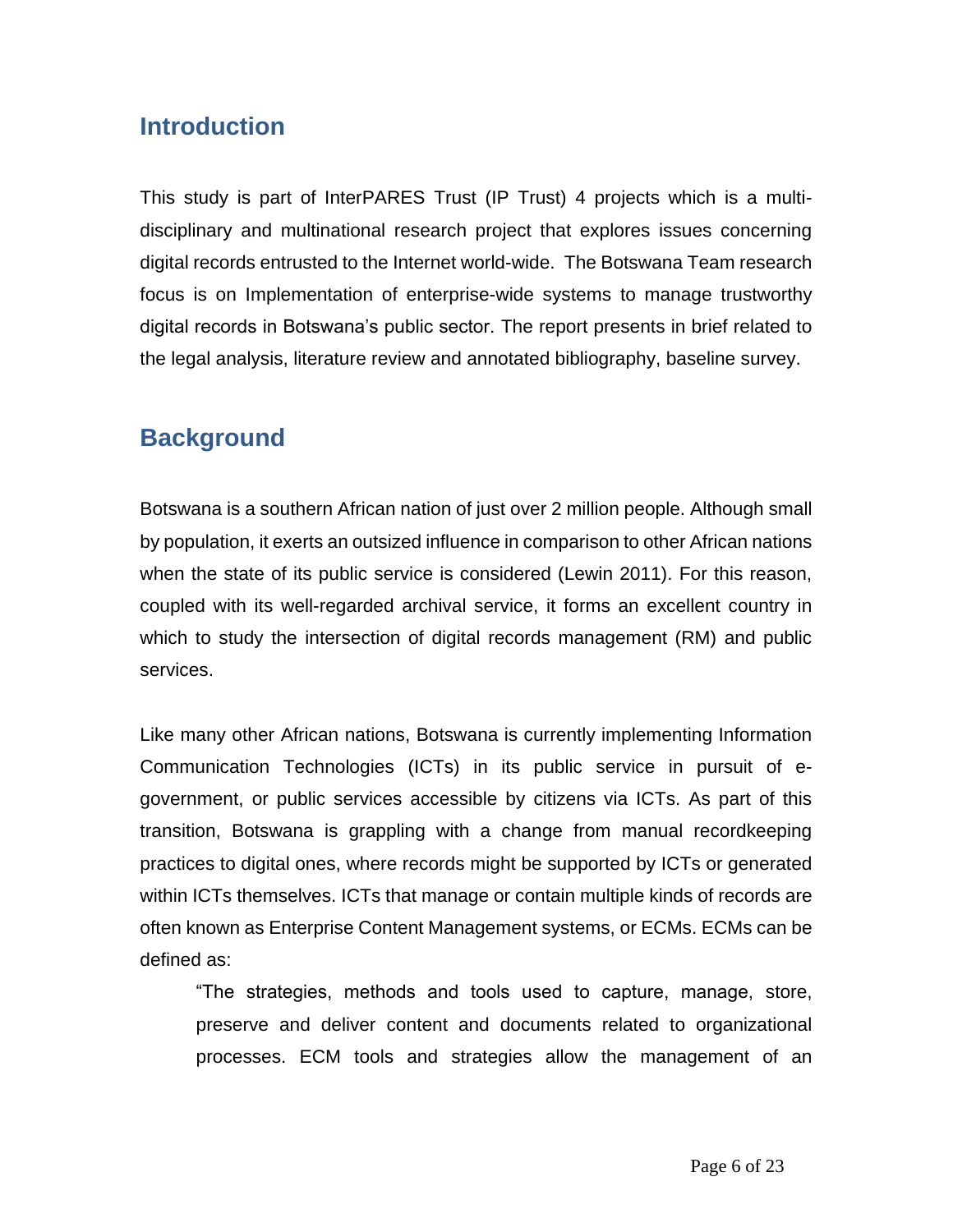organization's unstructured information, wherever that information exists." (AIIM 2010)

Enterprise-wide systems exist in Botswana and are a key part of the public service. They are aspects of Botswana's deep and continued interest in the expansion of its e-government services. Botswana's public institutions are managed in a hybrid manual-electronic system, with opportunities for improvement and increased focus on digital RM. The legal context of ARM in Botswana is strong at the national level, but some key pieces of legislation, such as FOI and Access to Information, remain to be implemented. Botswana's ARM education programs, although recognized as strong, have not been effectively utilized for the benefit of the public service, most notably due to failures on the part of government to retain staff. The e-government ICTs have penetrated many or most of Botswana's public sector institutions, even if they do not necessarily interoperate with ARM systems. The review also identified a large number of enterprise-wide systems in the public service of Botswana, it was unable to discern whether any of them were cloud-based. Further their connections to ARM practice were not always clear in that Botswana has a stated interest in tying its ICT and e-government initiatives to ARM (Botswana Government 2011), providing hope for progress in this area. The literature review showed also showed that the state of digital RM in Botswana presents contrasts in that in some cases it exists may be partial or limited. Moatlhodi (2014:123) sums up the state of digital RM well by arguing that at the, the overall records system in Botswana was a hybrid manual and electronic practice. Therefore, although Botswana has good ICT infrastructure, forward-looking and active policymaking, and strong educational infrastructure on which to draw, it has not effectively capitalized on these strengths when it comes to digital ARM.

### <span id="page-6-0"></span>**Objectives**

The goal of this project was is to address the following objectives;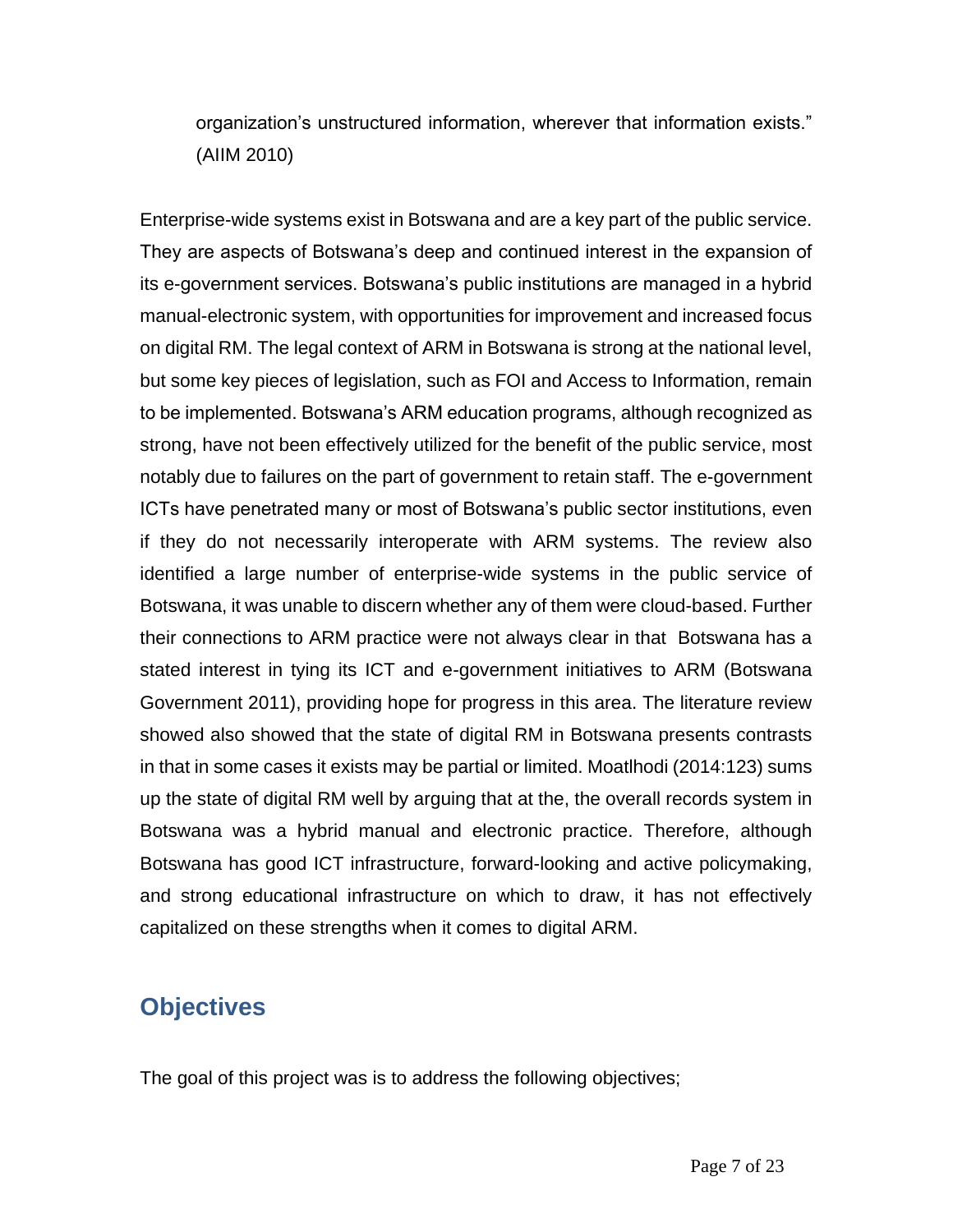- **1.** To examine the state of enterprise-wide systems and ECM applications in the Botswana public service.
- **2.** To determine their relationship (if any) to existing archives and records management (ARM) practices.
- **3.** To contextualize these enterprise-wide systems and ECM applications and discern the current and future capabilities of using cloud computing.

### <span id="page-7-0"></span>**Research Methods and Implementation**

<span id="page-7-1"></span>The project was executed following the four stages depicted in Figure 1;

#### **Phase 1: Literature Review**

A review of the literature on enterprise-wide systems and ECMs in Botswana's public service was done to discern any cloud-based cases. The bibliography covers over 50 published articles to examined the state of enterprise-wide systems and ECM applications in the Botswana public service; to determine their relationship (if any) to existing archives and records management (ARM) practices; and to contextualize these enterprise-wide systems and ECM applications with acknowledged ARM challenges in Botswana and Africa.

#### <span id="page-7-2"></span>**Phase 2: Annotated Bibliography**

The annotated bibliography of the Botswana study was done and thematically covered:

a) Policies and regulatory framework for the management and preservation of records in Africa

b) Policies and regulatory framework for the management and preservation of records in Botswana

c) Implementation of enterprise wide systems to manage digital records in Botswana's public sector.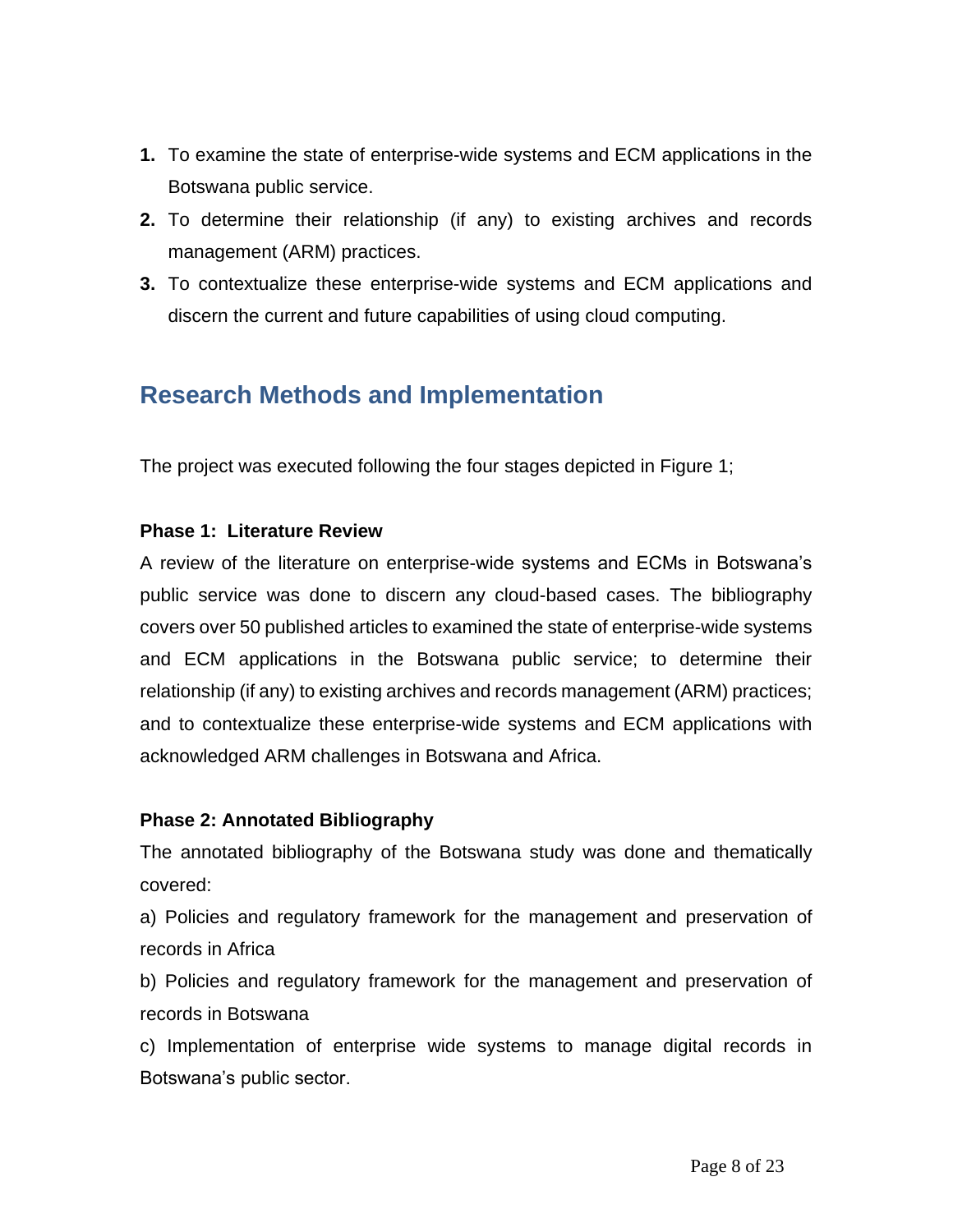#### <span id="page-8-0"></span>**Phase 3: Legal Analysis**

The legal analysis revealed that Botswana still lacks behind in the promulgation of legislation that guide the implementation of enterprise wide systems in the Botswana public sector with regards to the issue of trustworthiness. Data protection and Freedom of Information legislations have not yet been enacted. Legislation recognizing electronic records as evidence and in e-commerce transactions is in place in the form of the Electronic Communications and Transactions Act, which gives electronic signatures the legal equivalence to the handwritten signatures and is meant to promote a technology-neutral legal framework for the creation of e-signatures. It also gives legal recognition to certificates created or issues locally or externally. In addition, the Electronic Records (Evidence) Act provides for the admissibility of electronic records as evidence in legal proceedings and authentication of electronic records. There is still need to amend existing legislation such as the National Archives and Records Services Act and the Cybercrime and Computer Related Crimes Act to accommodate the management of electronic records in the country.

#### <span id="page-8-1"></span>**Phase 4: Baseline on ECM Implementation in Botswana**

Phase 4 of the Project sought to collect baseline data of institutions which actually have ECMs within Botswana. The institutions targeted include public sector, private sector and quasi-government. Botswana is currently grappling with ICTs that manage records. Digital records may be generated within ECMs, managed by ECMs optimized for recordkeeping, or may require intervention both to identify records as records and to place them in an environment where they can be managed (such as an Electronic Document and Records Management System (EDRMS). Additionally, some organizations may utilize less specific enterprise wide systems that perform many of the functions of dedicated ECMs. This baseline survey explores the implementation of enterprise-wide systems to manage trustworthy digital records in Botswana's public sector and specifically sought to. The study adopted a survey research design. It was a cross-sectional study undertaken in May 2017. An online web survey was distributed to 50 potential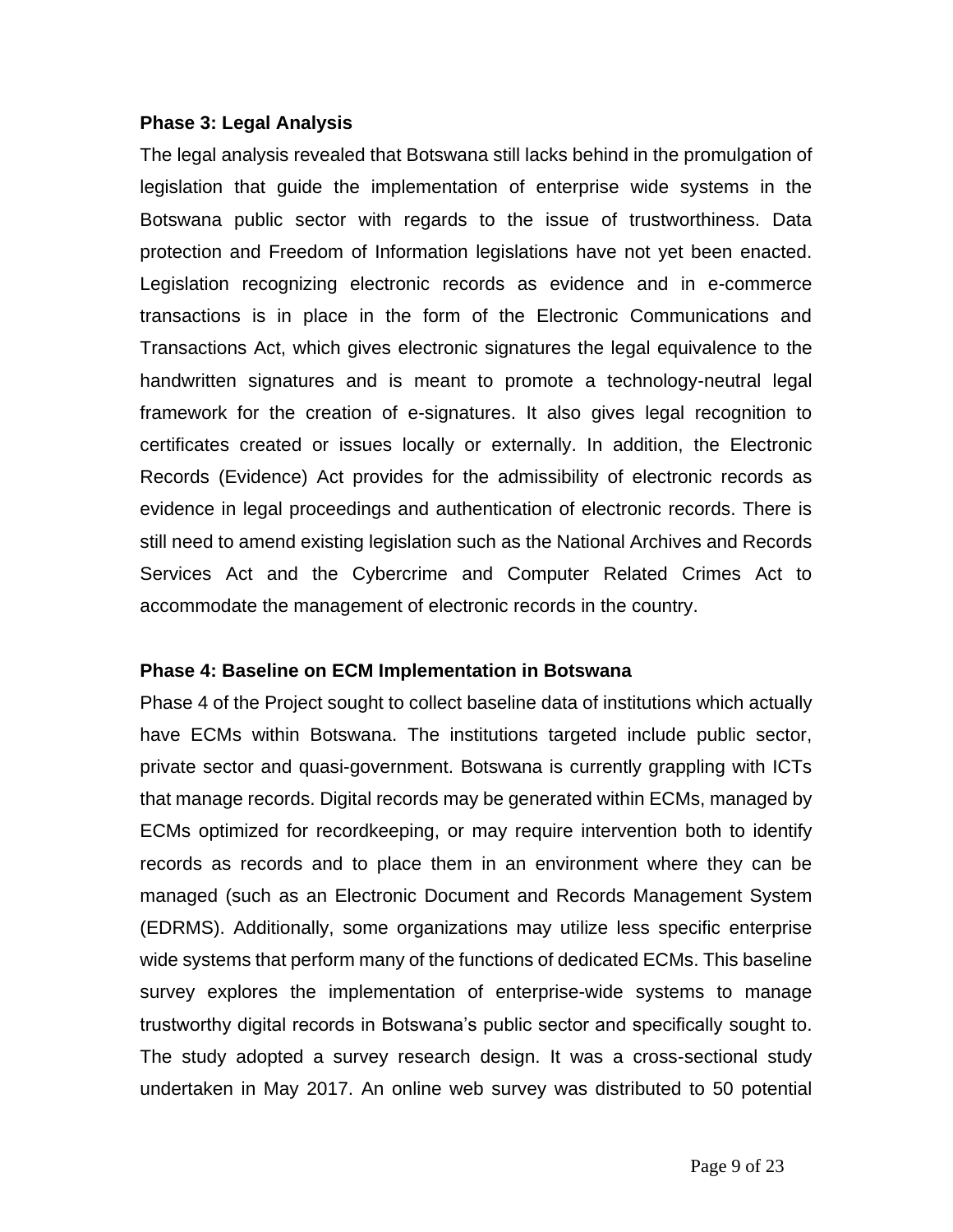respondents and 31 responded. An in-depth survey of public sector institutions was done through a Survey Monkey which enabled easy data analysis and presentation of results and reports. A baseline data of institutions which have actually implemented ECMs within Botswana was created. The institutions targeted included public sector institutions, specifically government and quasigovernment institutions and the private sector. Figure 1 shows these research phases.



#### **Figure 1: Research phases**

### <span id="page-9-0"></span>**Findings**

This section presents the results of the study. The team has created a baseline data of institutions which actually have ECMs within Botswana. The institutions targeted include public sector, private sector and quasi-government. This section presents the findings.

#### **1. Institutional background information**

#### **(a) Type of institution**

As shown in Figure 2, of the 31 respondents, most 10 (32.6%) indicated that they were from the Public Sector (Executive Branch: Social), followed by 7 (22.58%) from Public Sector (Parastatals/State-owned Enterprises/Independent Offices/Commissions/ Institutions based on Chapters 4, 5, 6 and 7 of the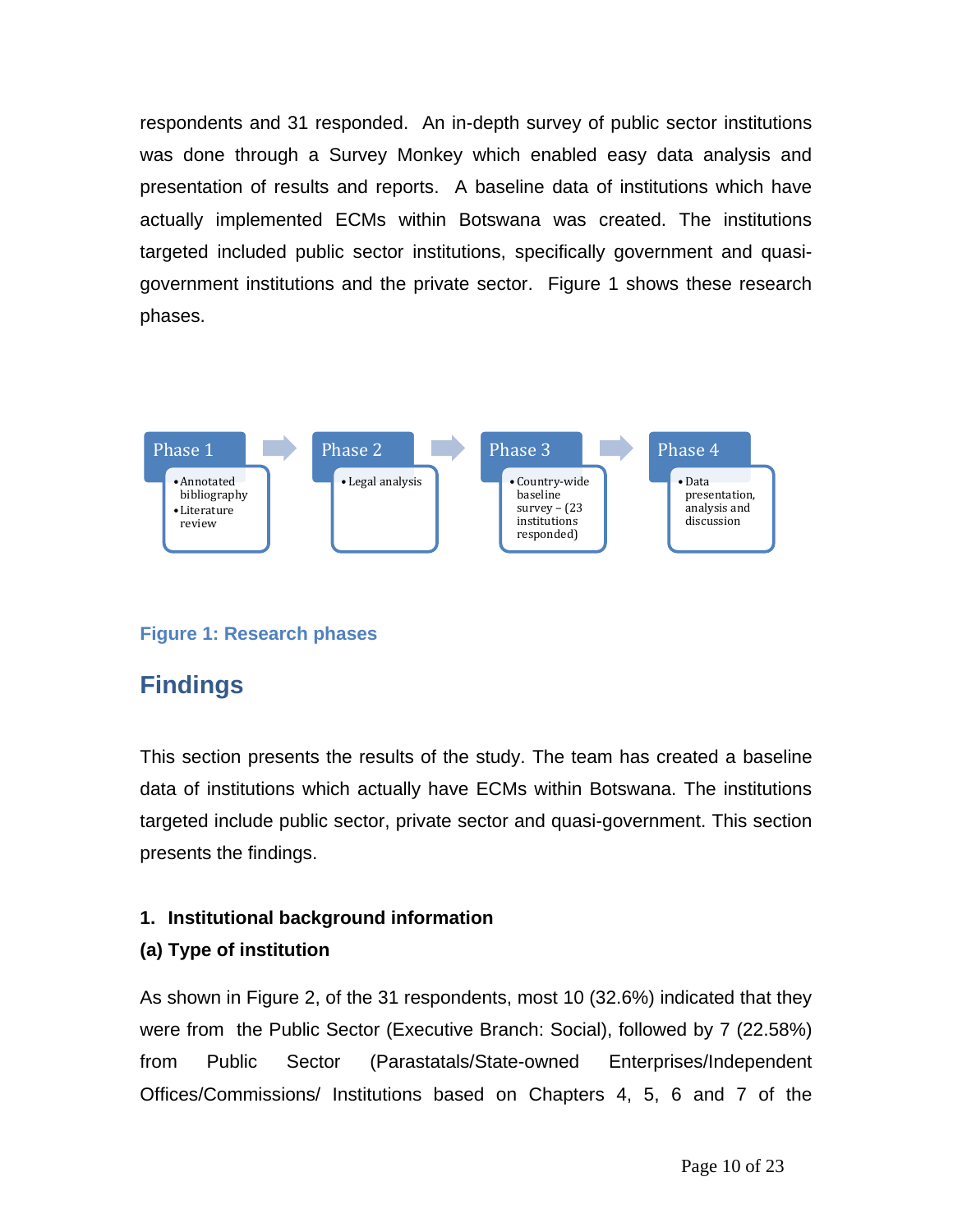Constitution), 7 (22.58%) from Public Sector (Executive Branch: Economics / Infrastructure), 3(9.68%) from Public Sector –(Executive Branch: Environment / Natural resources), 3(9.68%) from the Private sector while only 1(3.23%) indicated they were from the Public Sector (Executive Branch: Leadership). There were no respondents from Voluntary sector - (i.e. Non-governmental organizations and notfor-profit institutions, Public Sector – Executive Branch: External affairs, Public Sector – Judiciary Branch and Public Sector – Legislature Branch.



**Figure 2: Type of Institution**

#### **(b) Scope of Institution Mandate**

The institutions were asked to characterize the scope their mandate. Only 3(10.34%) indicated that their activities were limited to a particular District while most of the respondents 26(89.66%) indicated that their activities took place across the nation where as two (2) respondents did not respond as shown in Figure 3.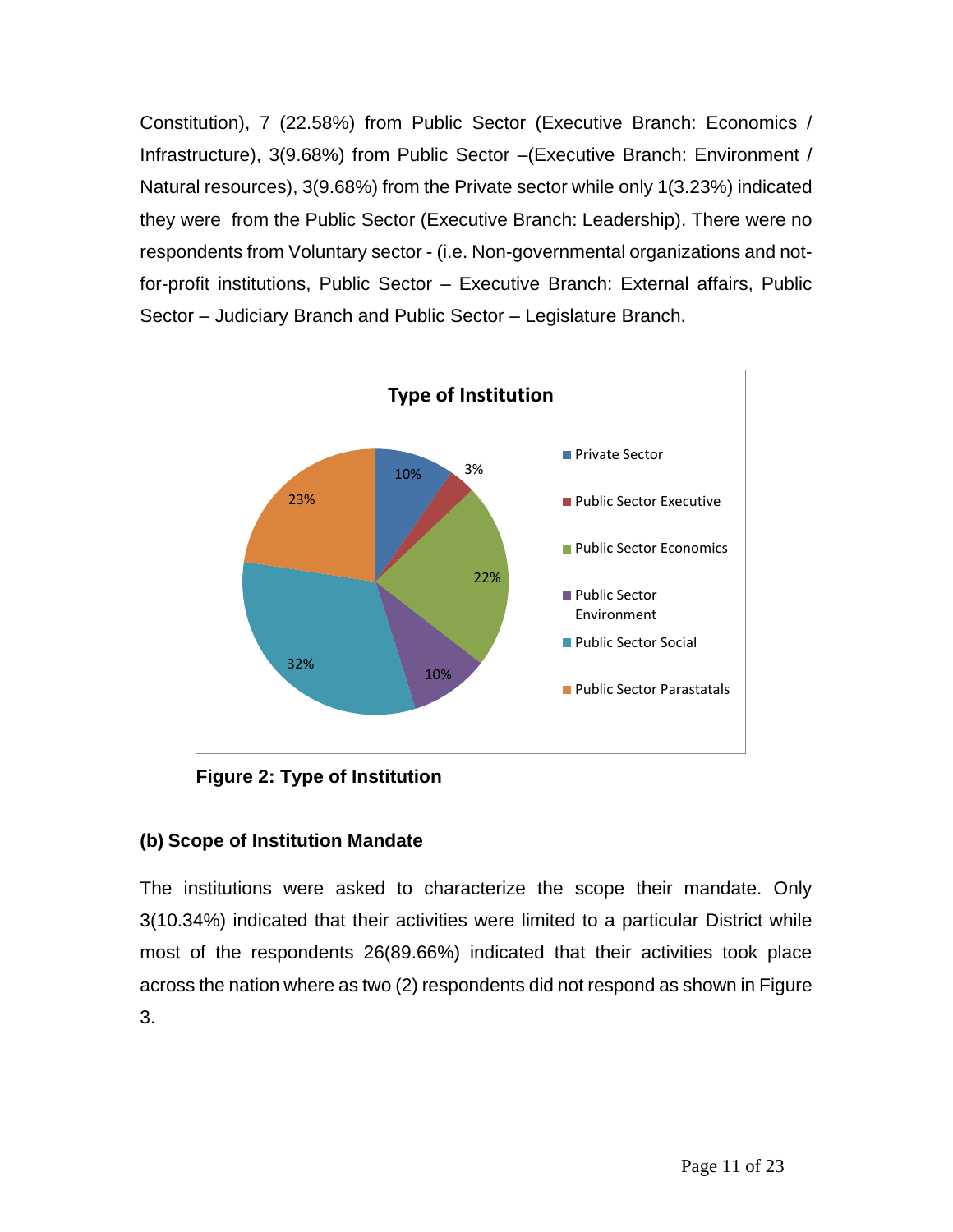

**Figure 3: Institutional Scope of Mandate**

#### **(c) Location of Respondents in the Institution**

Figure 4 indicates that most of the respondents 14(45.16%) were Records/Archives professionals, followed by 2(6.45%) Accounting/Finance, 2(6.45%) Administration, 2(6.45%) Human Resource, 2(6.45%) Operations (specific to the core business of the institution), 2 (6.45%) were from Technical Services while 1(3, 23%) were from Information Technology and 1(3.23%) came from the Executive/senior management. None of the respondents indicated they belonged to Audit, Communication/Public Relations, Legal Affairs, Marketing/ Sales, Policy Development and Planning, Research, Risk and Compliance Management sections/ Departments. 3 (9.68%) chose none of the above stated departments.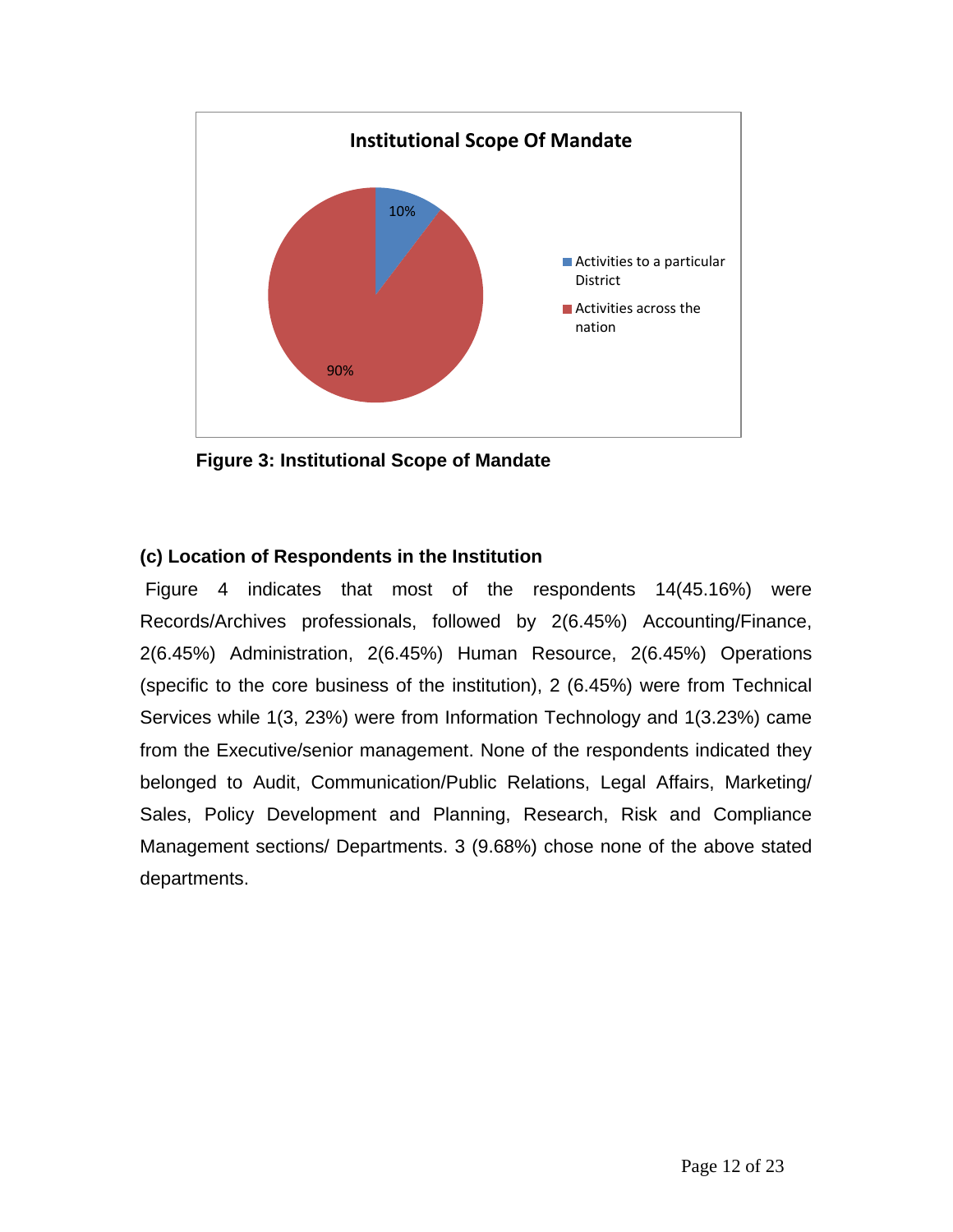

**Figure 4: Location of the Respondents**

#### **2. Functional Areas Covered by ERP Systems**

Many institutions have implemented transactional systems such as enterprise resource planning (ERP) systems. These systems are business applications that integrate the management of core business processes. The respondents were asked which functional areas are covered by the transactional system in their institution. Results indicate that Accounting was chosen by most of the respondents 17(54.84%) as a functional area covered ERP systems in their institutions, followed by Human Resources 16(51.61%), Inventory or stock management 11(35.48%), Supply chain management 8(25.81%) operations 6(19.35%), Data services, 5(16.13%), Order Processing and Project management Marketing and sales stood at 3(9.68%) each while 2(6.45%) chose Customer relationship management, another 2(6.45%) chose Marketing and sales. 1(3.23%) indicated Corporate services and another 1(3.23%) indicated Manufacturing. 3(9.68%) of the respondents indicated that they did not know which functional areas where covered by ERPs in their institutions while 2(6.45%) indicated none. The details are shown in Figure 5.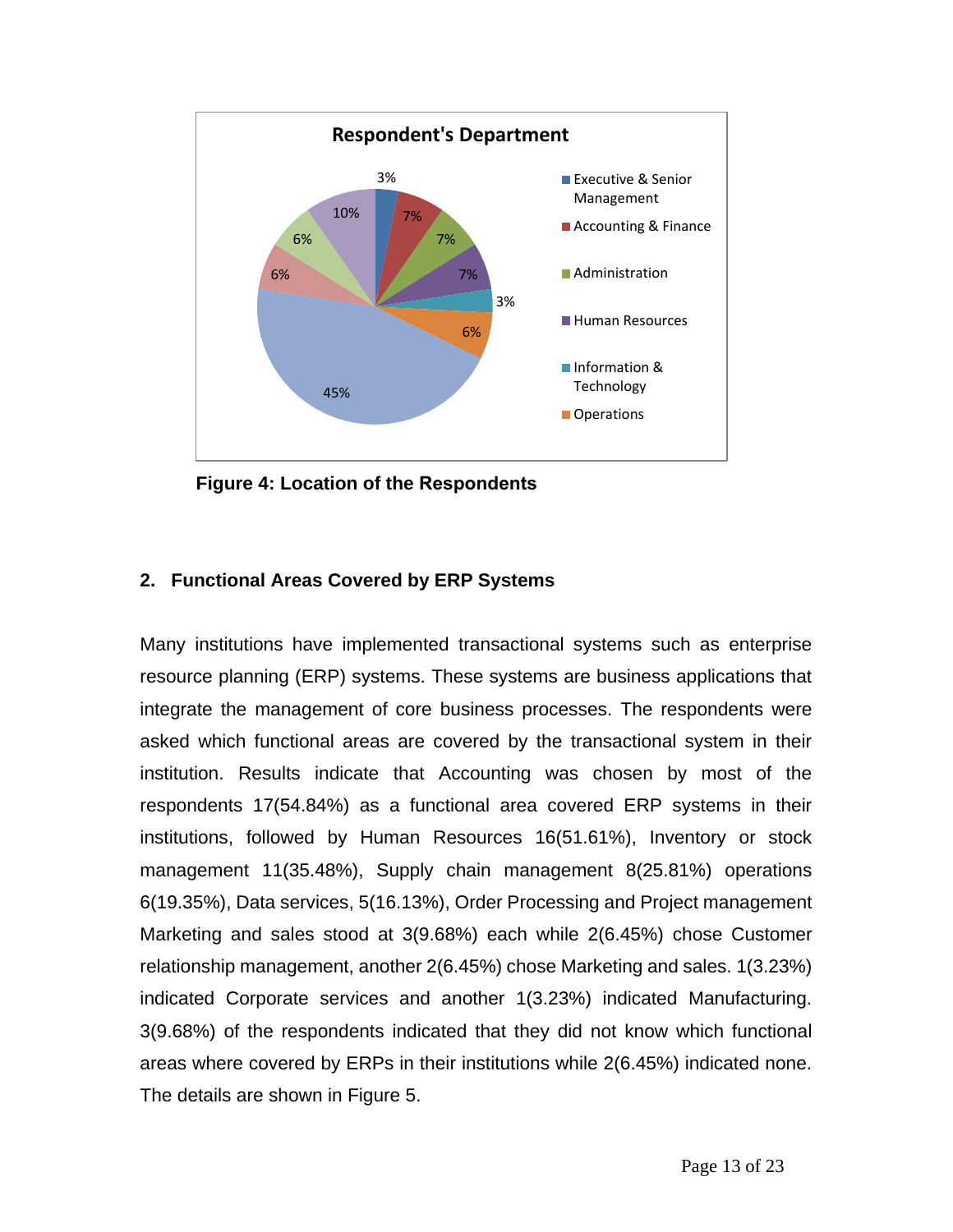

**Figure 5: Functional Areas Covered by ERP Systems** 

#### **3. Companies Supplying ERP Systems**

The respondents were also asked which company supplies the transactional system such as the ERP to their institution. Most of the respondents 9 (29.03%) of the respondents indicated Oracle E-Business Suite as their ERP supplier, 8(25.81%) indicated that they did not know which companies supplied their institutions with ERPs. 7 (22.58%) indicated Sage Group X3 as the supplier, 6(19.35%) Microsoft Dynamics, 4(12.90%) SAP Business, 2(6.45%) indicated Oracle Fusion. IFS Applications, Oracle Hyperiod, Oracle Siebel, Syspro, IBM Maximo, Baan were chosen by 1(3.23%) each of them. 4(12.90%) of the respondents indicated none of the suppliers while only 1(3.23%) indicated other not on the list. Figure 6 illustrates this.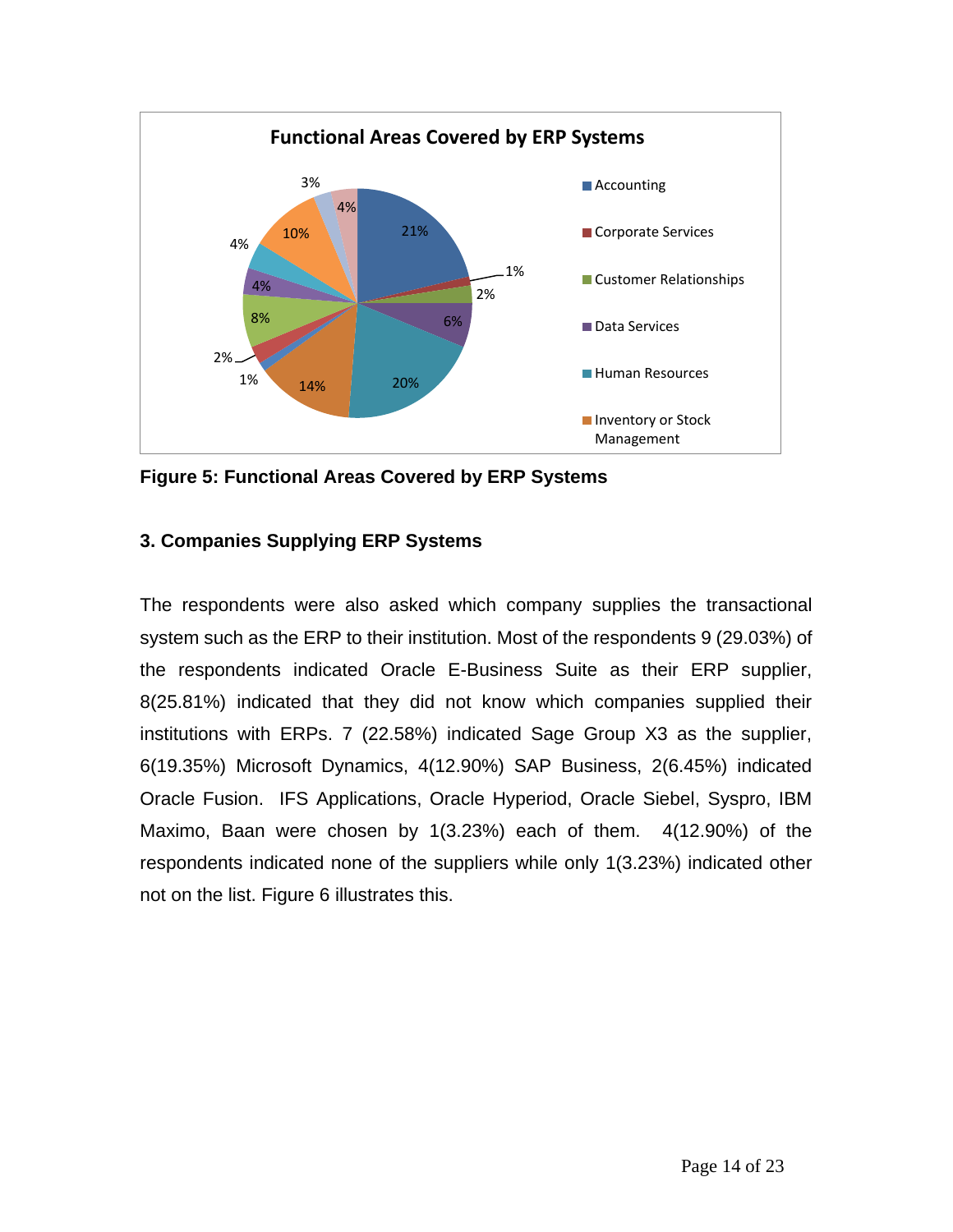

**Figure 6: Companies Supplying ERP Systems**

#### **4. Companies Supplying ECM System**

The respondents were also asked which company supplies the ECM to their institution. Figure 7 shows that most of the respondents 12(42.86%) indicated none of the companies listed as the suppliers ECM in their institutions.7 (25.00%) indicated that Microsoft (SharePoint/ Office 365) supplied them with ECM, 3(10.71%) indicated IBM (Content Foundation/ Manager aka Filenet), 2(7.14%) chose HP(TRIM/Records Manager). 1(3.57%) indicated Lexmark Enterprise Software (aka perspective Software) while the other 1(3.57%) indicated Del EMC (Documentum). 4(14.29% of the respondents indicated that they did not know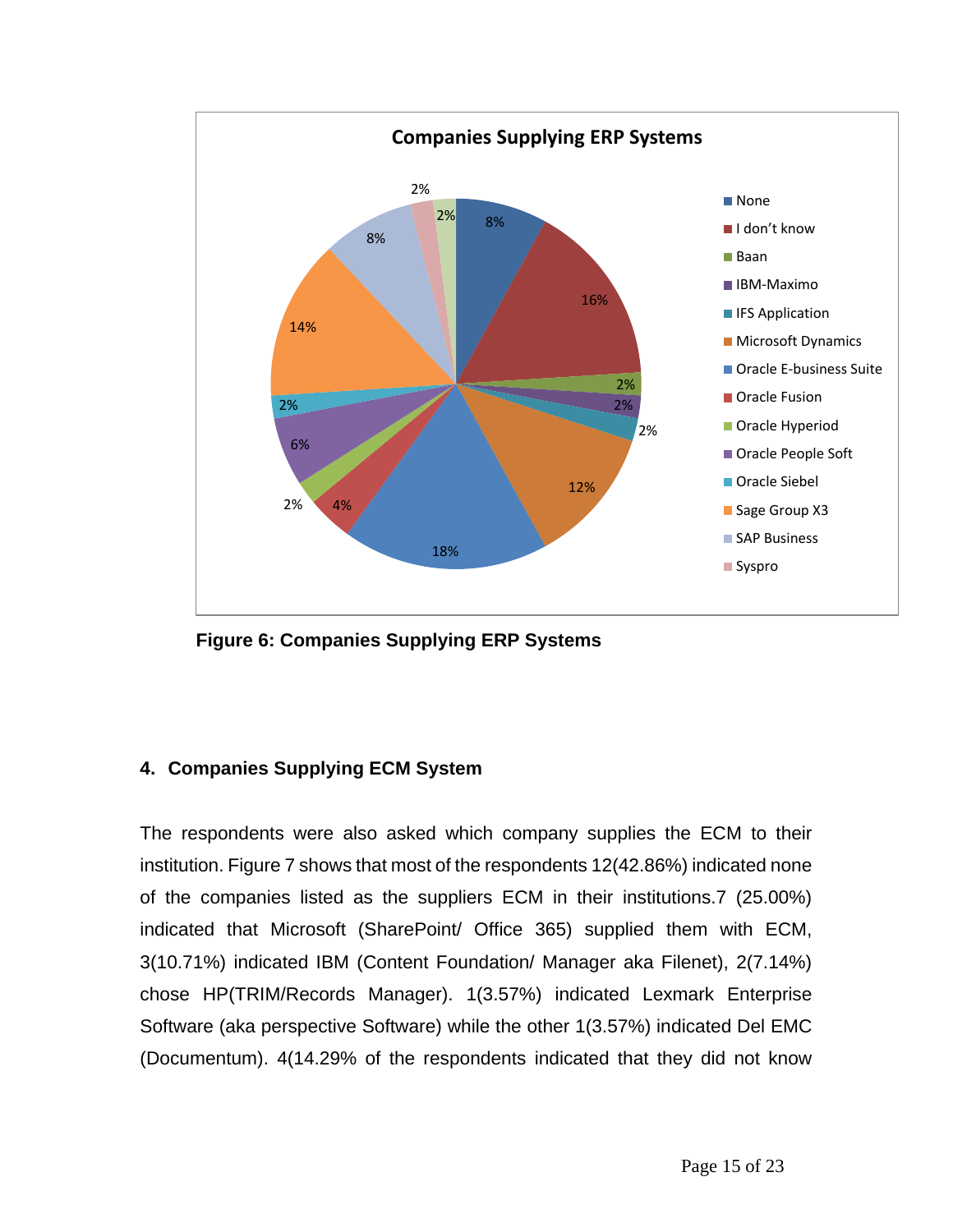which company supplied ECM at their institutions. 1(3.57%) indicated other not on the list.



**Figure 7: Companies Supplying ECM System**

#### **5. Integration of ERP & ECM Systems**

ECM systems often have different modules performing different activities. As well, there are some instances where institutions have integrated their transactional systems such as ERP systems with their ECM systems. This implies that institution could have the different modules to choose that would be implemented. In addition, an institution could have both an ECM system and transactional systems such as an ERP system, and may have significant integration. As shown in Figure 8, there was either no or less integration of the various modules of the ECM. In order, the records management module was not integrated at all, followed by the documents management and digital assets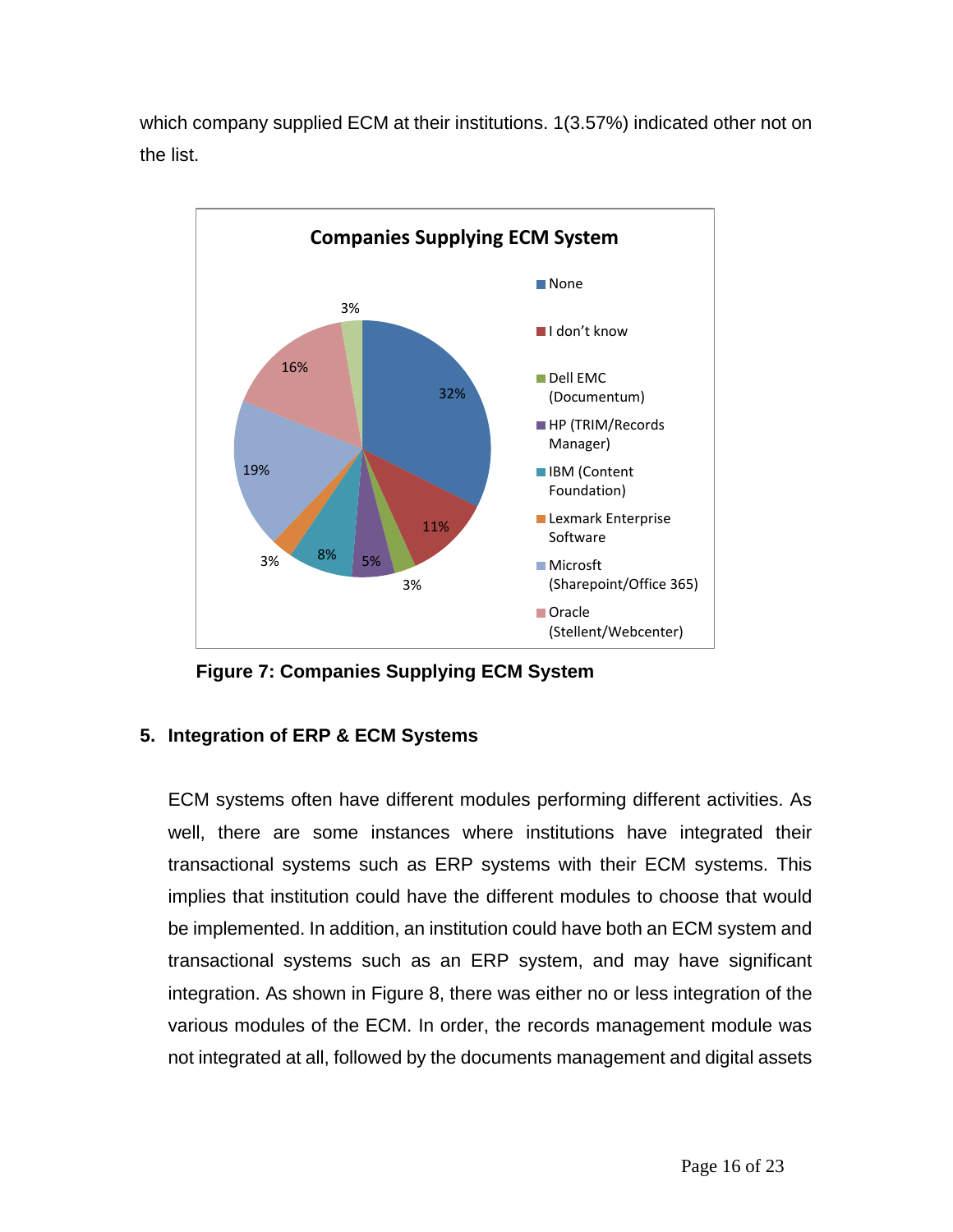

management modules, then scanning and web content modules. Full integration was greater with the workflow management module

**Figure 8: Integration of ERP & ECM Systems**

#### **6. Deployment of Cloud Computing**

The study assumes that increasingly many institutions around the world are employing cloud computing which is internet based computing that provides shared computer processing resources and data to computers and other devices on demand. In that regards, the institution ideally will use cloud computing to manage its information assets. The respondents were thus asked to indicate the most important reason why they would use cloud computing.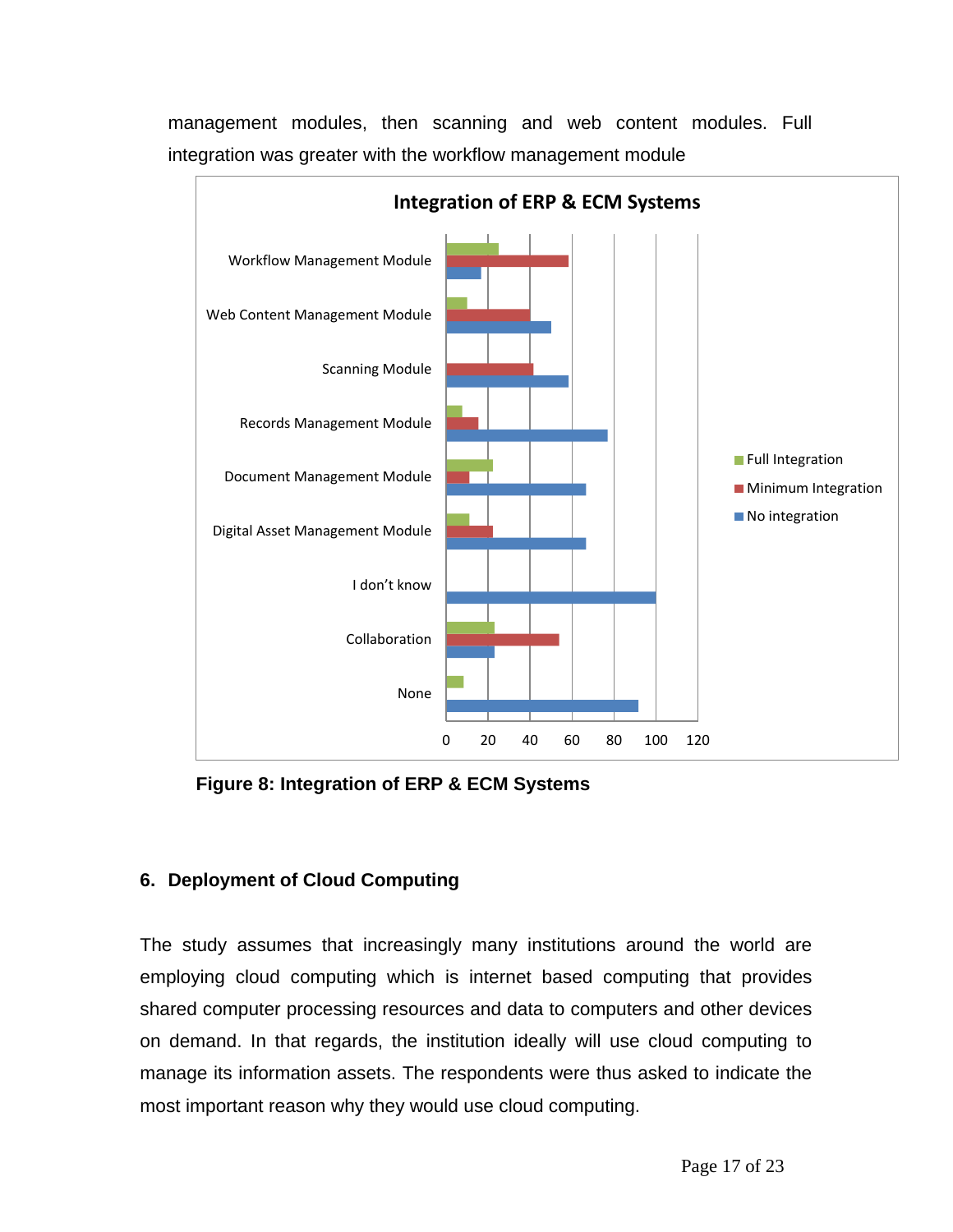As presented in Figure 9, out of the 29 respondents who answered this question, most of them 17(58.62%) indicated that they did not use cloud-computing to manage their assets, 5 (17.24%) of the respondents indicated that they use cloudcomputing in order to increase organizational performance, 2 (6.90%) showed that they use cloud computing to increase system performance and another 2 (6.90%) indicated that they use cloud computing to increase storage capacity. 1 (3.45%) used cloud computing to drive business process transformation, 1 (3.45%) to improve security while the other 1 (3.45%) indicated that they used they don't whether their institutions used cloud computing or not. None of the respondents indicated that whether they used cloud computing for collaboration, keep pace with the industry or reduce costs. 2 of the respondents did not answer this question.



**Figure 9: Cloud Computing Usage and Reasons**

#### **7. Cloud Service Models Adopted**

The institutions that used cloud computing services were asked to indicate the service models are used in their institutions. Figure 10 shows that 3 (11.11%) of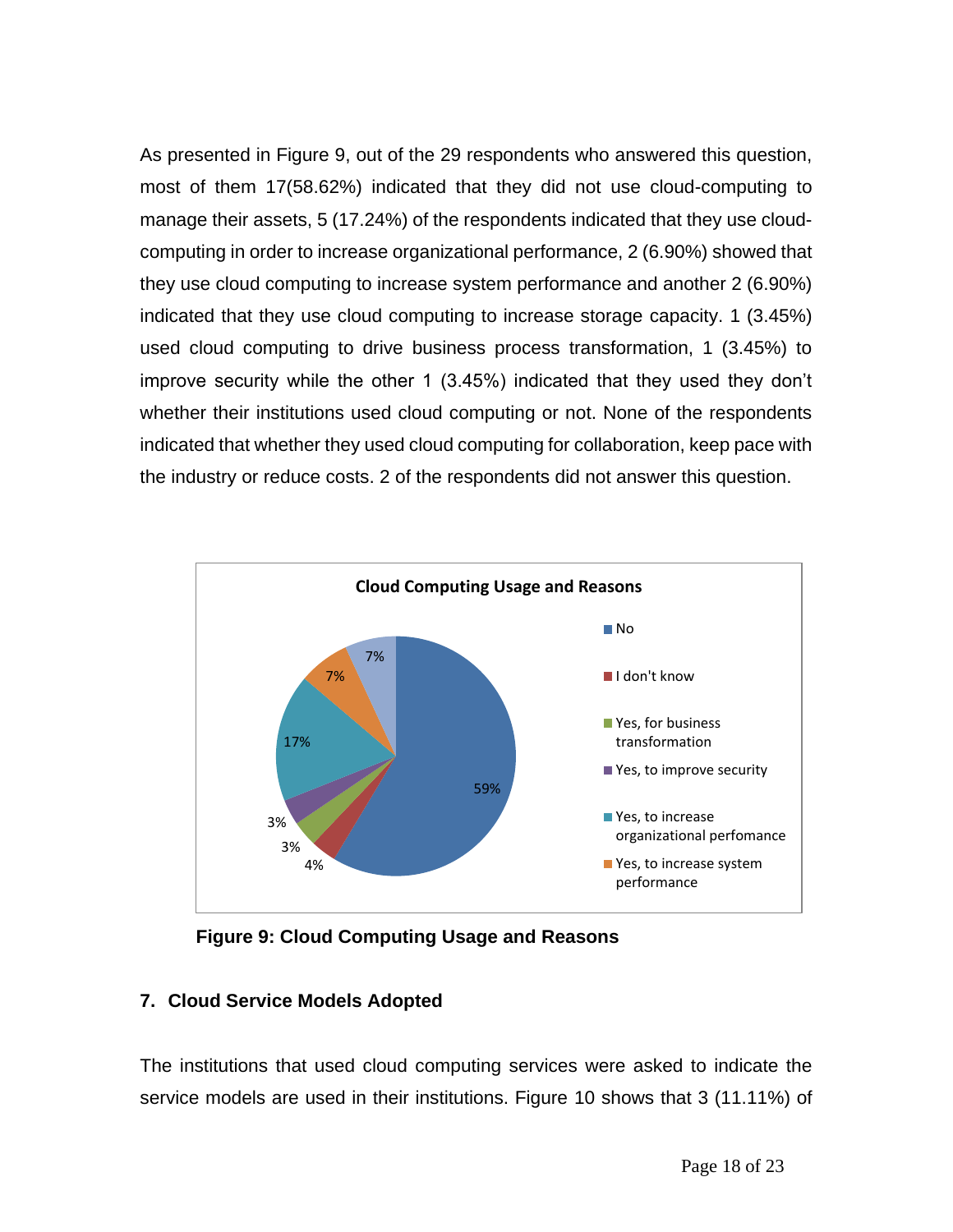the respondents indicated that used hybrid cloud, 3 (11.11%) private cloud, and the other 3 (11.11%) indicated they used public cloud. Most of the respondents 16 (59.26%) indicated that they used none of the service models outlined. Only 1 (3.7%) showed that they didn't know which cloud service their institution used while the other 1 (3.7%) indicated that they used a combination of two service models None of the respondents indicated whether they used a combination of three service models or a combination of all four service models. Four (4) of the respondents skipped this question.



**Figure 10: Service Models Used**

#### **8. Deployment Models Used**

The institutions that used cloud computing services were asked to indicate which deployment models are used for supporting cloud computing in their institutions. Most of the respondents 18(60%) indicated that they used none of the cloud computing deployment models. 8(26.67%) indicated that they used Software as a Service (SaaS), 1(3.33%) showed that they used Infrastructure as a Service (IaaS) while the other 1(3.33%) chose Platform as a Service (PaaS). 2 (6.67%) indicated that they did not know which deployment models were used at their institutions and one ( 1) respondent skipped the question as shown in figure 11.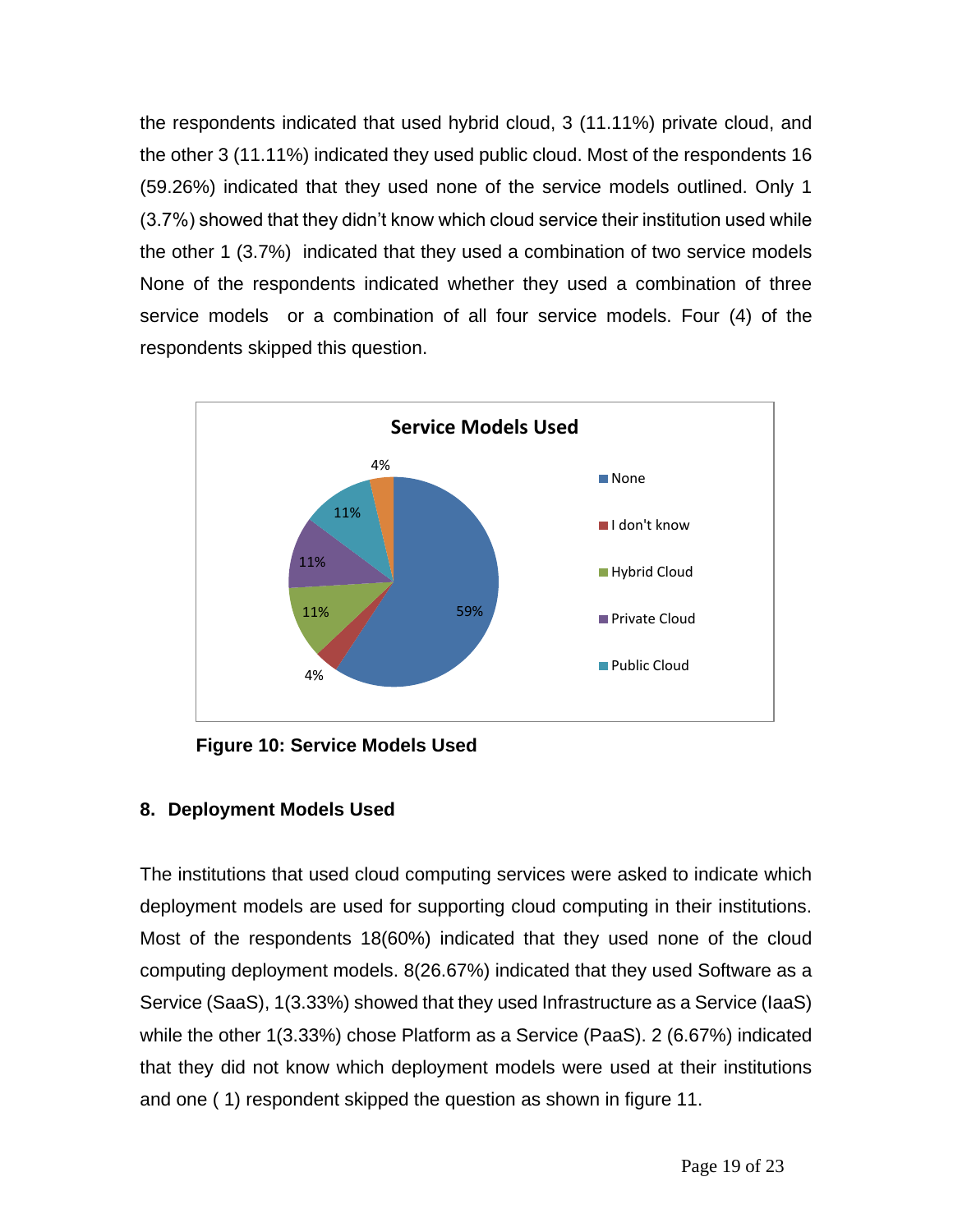

**Figure 11: Deployment Models Used**

#### **9. Conclusion and the Way Forward**

Enterprise-wide systems exist in Botswana and are a key part of the public service. They are aspects of Botswana's deep and continued interest in the expansion of its e-government services. After examining Botswana, the study makes several statements regarding the state of its recordkeeping. For one thing, digital records in Botswana's public institutions are managed in a hybrid manual-electronic system, with opportunities for improvement and increased focus on digital RM. For another, the legal context of ARM in Botswana is strong at the national level, but some key pieces of legislation, such as FOI and Access to Information, remain to be implemented. Botswana's ARM education programs, although recognized as strong, have not been effectively utilized for the benefit of the public service, most notably due to failures on the part of government to retain staff. Finally, egovernment ICTs have penetrated many or most of Botswana's public sector institutions, even if they do not necessarily interoperate with ARM systems.

Although this study has identified a large number of enterprise-wide systems in the public service of Botswana, it was unable to discern whether any of them were cloud-based. Although their connections to ARM practice were not always clear,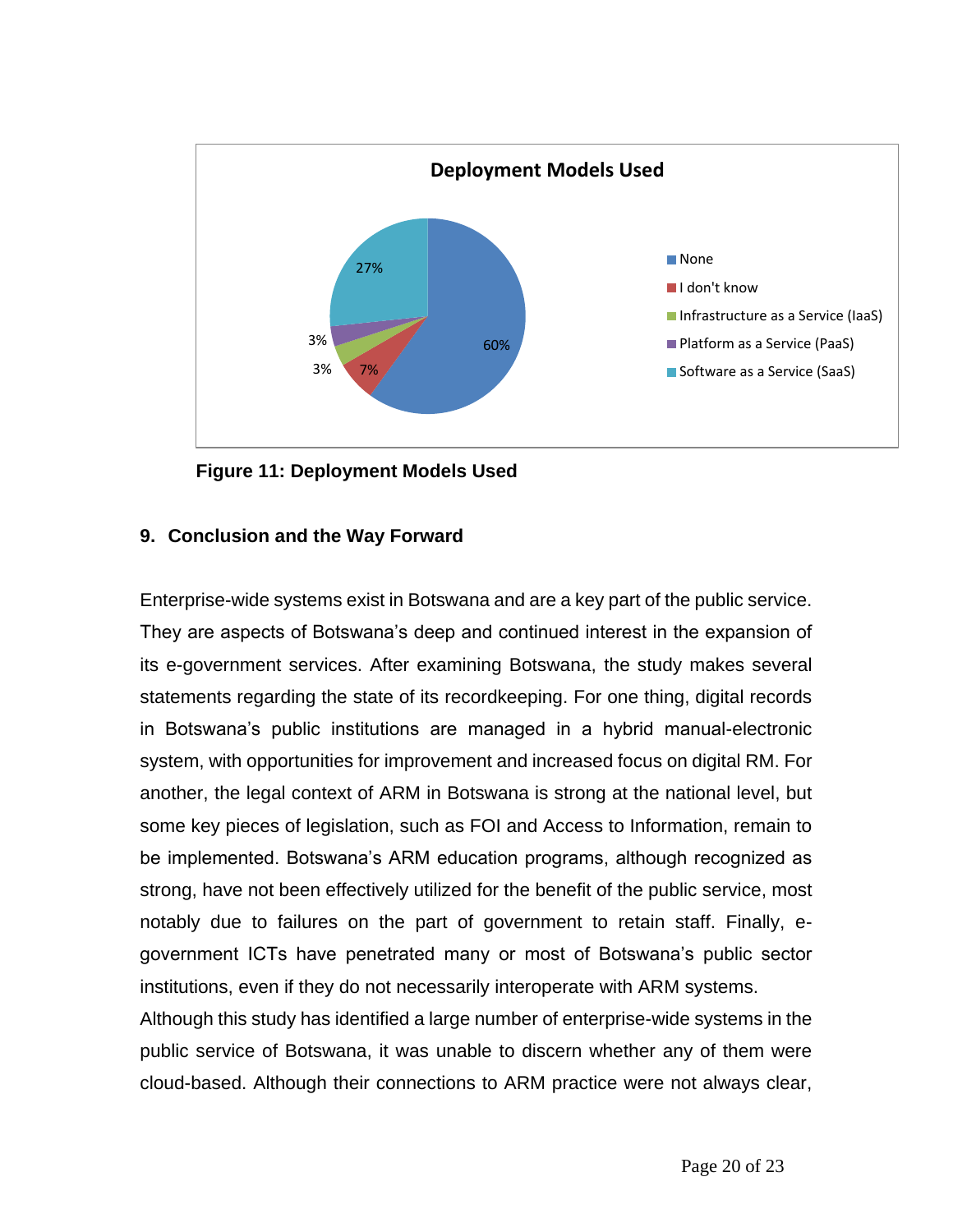Botswana has a stated interest in tying its ICT and e-government initiatives to ARM (Botswana Government 2011), providing hope for progress in this area.

The challenges that Botswana faces regarding its ARM, e-government, and ICT initiatives are important, but not insurmountable. The Government of Botswana seems to be aware of them, and its willingness to take on difficult reform issues provides evidence that the future for ARM practice in Botswana is likely to be bright.

### <span id="page-20-0"></span>**Products**

- 1. Annotated Bibliography
- 2. Legal Analysis
- 3. Literature Review
- 4. Survey Report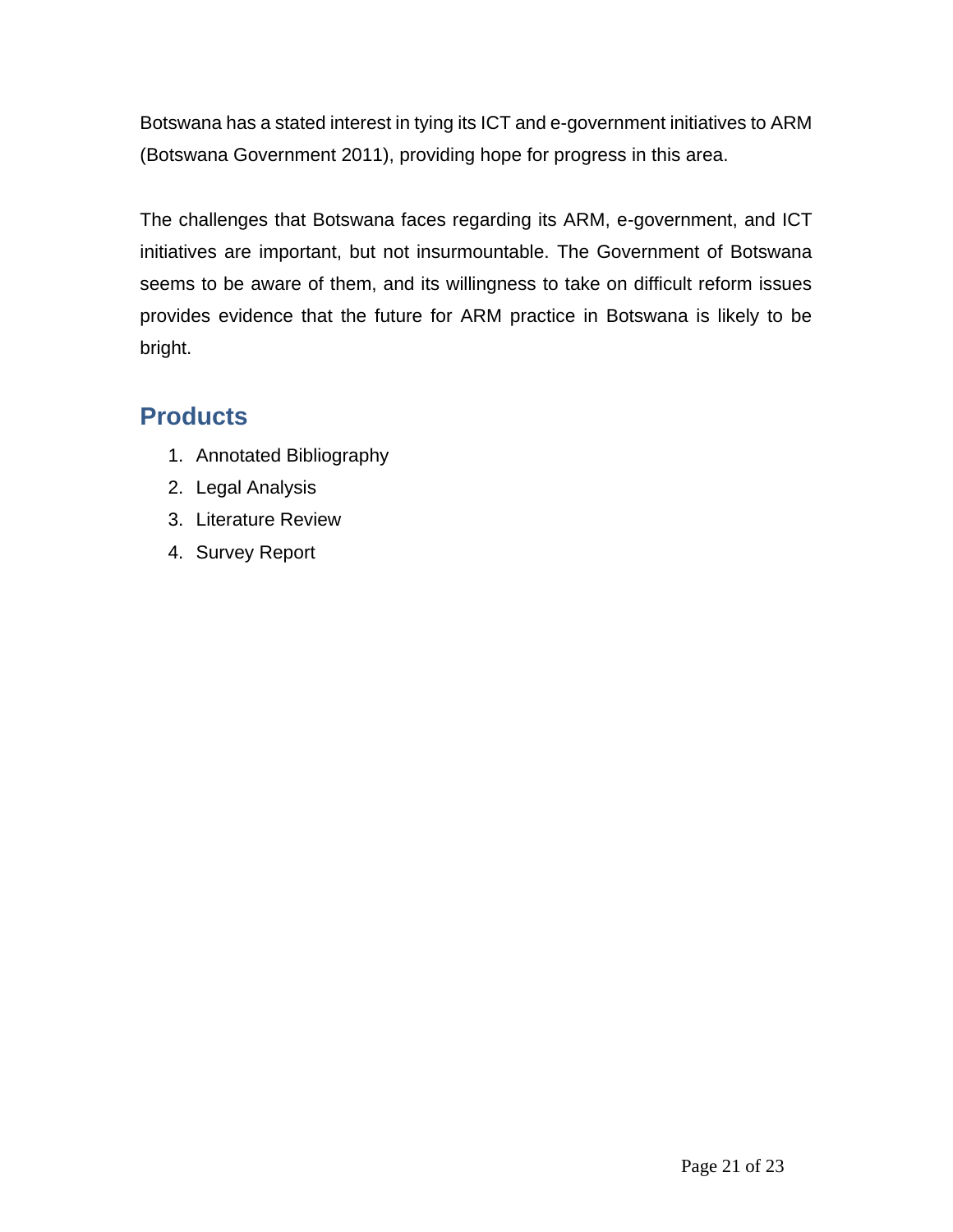### <span id="page-21-0"></span>**References**

AIIM. (2010). What is Enterprise content management. [Online]. <http://www.aiim.org/What-is-ECM-Enterprise-Content-Management.aspx> [Accessed 5 March 2011].

Botswana Government. (2011). "E-Government Strategy". [Online] [http://www.gov.bw/Global/Portal%20Team/1Gov\\_Strategy\\_Doc\\_2013.pd](http://www.gov.bw/Global/Portal%20Team/1Gov_Strategy_Doc_2013.pd) [Accessed 15 November 2015].

Botswana Government. (2004). "Maitlamo: Botswana's National ICT Policy", Gaborone:

Botswana Government, [Online].

[http://www.bits.org.bw/downloads/MAITLAMO\\_NATIONAL\\_ICT\\_POLICY.pdf](http://www.bits.org.bw/downloads/MAITLAMO_NATIONAL_ICT_POLICY.pdf) [Accessed 27 November 2015].

- Bwalya, K.J, Zulu, S.FC and Sebina, P.M. (2015). "Freedom of Information as a Catalyst for Responsiveness in the e-Government Environment: A Closer Look at Botswana." Digital Solutions for Contemporary Democracy and Government, article no. 135. [Online].<https://goo.gl/KMAKoj>[Accessed 27 November 2015]
- Bwalya, K.J, Zulu, S.FC and Sebina, P.M. (2015). "Knowledge Management and Electronic Records Management in the Realm of E-Government: Case of Botswana." Digital Solutions for Contemporary Democracy and Government, article no. 166.
- Bwalya, K. J. (2010). "E-Government Implementation in Botswana: A Snapshot View", E-Government. 20(2).
- International Records Management Trust. (2008). "Fostering Trust and Transparency in Governance: Botswana Case Study", London: International Records Management Trust, [Online].

[http://www.irmt.org/documents/building\\_integrity/case\\_studies/IRMT\\_Case\\_St](http://www.irmt.org/documents/building_integrity/case_studies/IRMT_Case_Study_Botswana.pdf) [udy\\_Botswana.pdf](http://www.irmt.org/documents/building_integrity/case_studies/IRMT_Case_Study_Botswana.pdf) [Accessed 27 November 2015].